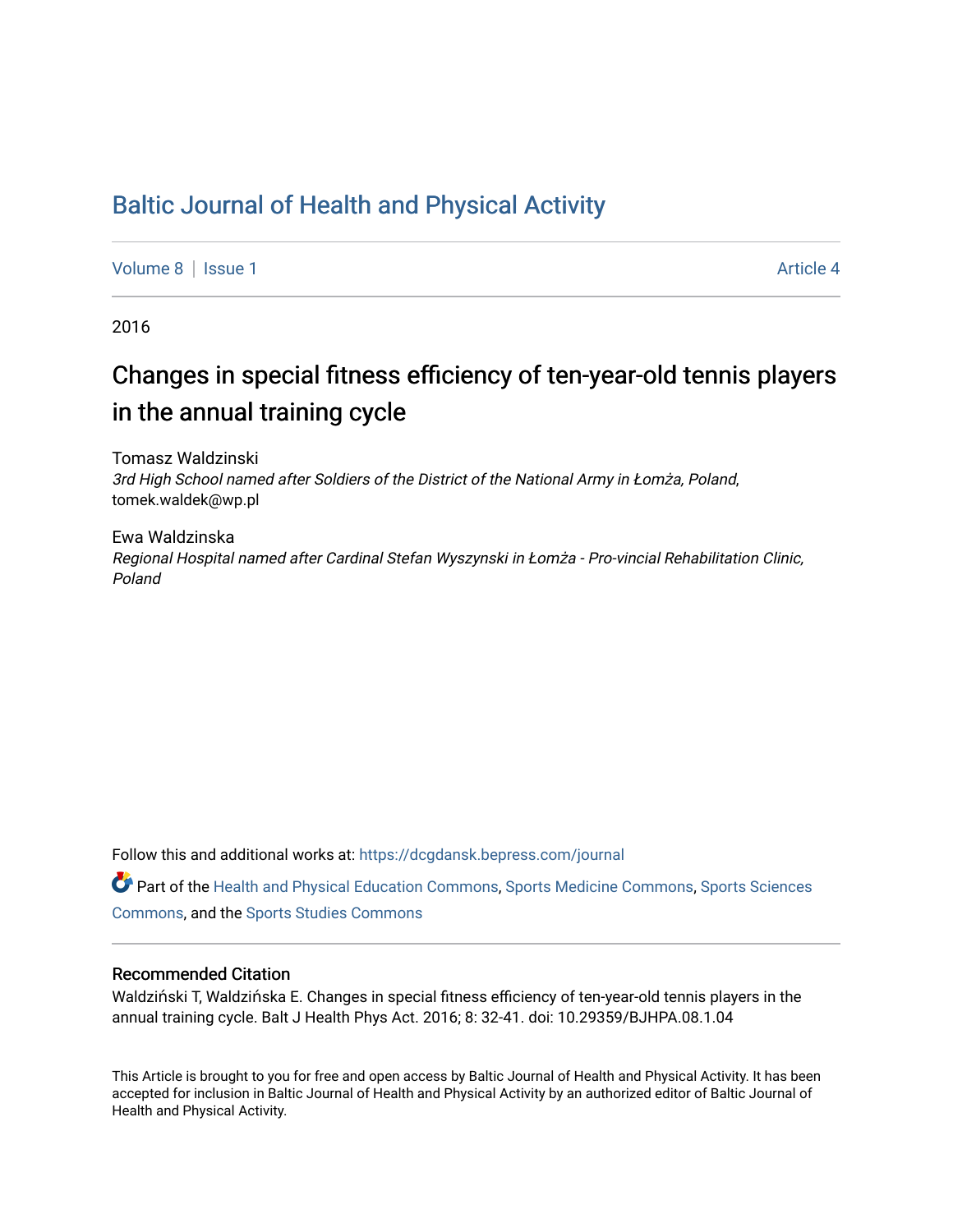#### **ORIGINAL**

**Authors' Contribution:**

- **A** Study Design **B** Data Collection
- **C** Statistical Analysis
- **D** Data Interpretation
- **E** Manuscript Preparation
- **F** Literature Search
- **G** Funds Collection

# **Changes in special fitness efficiency of ten-year-old tennis players in the annual training cycle**

#### **Tomasz Waldziński1 ABCDEFG, Ewa Waldzińska2 ABDEF**

- <sup>1</sup> 3<sup>rd</sup> High School named after Soldiers of the District of the National Army in Łomża, Poland
- <sup>2</sup> Regional Hospital named after Cardinal Stefan Wyszynski in Łomża Pro-vincial Rehabilitation Clinic, Poland

| <b>abstract</b>         |                                                                                                                                                                                                                                                                                                                                                                                                                                                                                                                                                                                                                                                                                                                                                                   |
|-------------------------|-------------------------------------------------------------------------------------------------------------------------------------------------------------------------------------------------------------------------------------------------------------------------------------------------------------------------------------------------------------------------------------------------------------------------------------------------------------------------------------------------------------------------------------------------------------------------------------------------------------------------------------------------------------------------------------------------------------------------------------------------------------------|
| <b>Background</b>       | The course of match actions is definitely gaining pace and dynamics because offensive<br>and aggressive styles of the game are preferred. So there is no doubt that an appropriate<br>level of competitors' physical preparation has a fundamental meaning. The goal of the<br>research was to determine changes in special fitness efficiency.                                                                                                                                                                                                                                                                                                                                                                                                                   |
| <b>Material/Methods</b> | The research was based on a group of 16 tennis players aged 10 training tennis in the annu-<br>al training cycle. In order to evaluate the level of special fitness efficiency, two tests reflec-<br>ting physical fitness were used: "The game against the wall" and "The test of 100 balls".                                                                                                                                                                                                                                                                                                                                                                                                                                                                    |
| <b>Results</b>          | Results of the examination showed a significant difference in the fitness level, and the<br>analysis points out an influence of sports training on changes in special fitness efficiency.                                                                                                                                                                                                                                                                                                                                                                                                                                                                                                                                                                         |
| <b>Conclusions</b>      | Significant differences in the level of special fitness efficiency in the study group of tennis<br>players can be a result of an individual rate of assimilation of motor skills and the develop-<br>ment of the motor skills level. A balanced and dynamic growth of the pace of development<br>in special fitness efficiency of young tennis players can testify to the proper achievement<br>of the program content that is favorable to the proper mastery of technical skills in tennis.<br>In the tests of "The game against the wall" and "The test of 100 balls" the significance<br>of differences between average results of the first and fourth term of the test was found,<br>which means that sport training influences special fitness efficiency. |
| Key words               | physical fitness, tests of special efficiency, tennis player's training                                                                                                                                                                                                                                                                                                                                                                                                                                                                                                                                                                                                                                                                                           |

#### **article details**

| <b>Article statistics</b>    | Word count: 3,203; Tables: 2; Figures: 2; References: 30                                                                                                                                                                                                                                                                                                                                                                                                                                                                                                                                                                                                                                                                                                                                             |
|------------------------------|------------------------------------------------------------------------------------------------------------------------------------------------------------------------------------------------------------------------------------------------------------------------------------------------------------------------------------------------------------------------------------------------------------------------------------------------------------------------------------------------------------------------------------------------------------------------------------------------------------------------------------------------------------------------------------------------------------------------------------------------------------------------------------------------------|
|                              | Received: October 2015; Accepted: February 2016; Published: March 2016                                                                                                                                                                                                                                                                                                                                                                                                                                                                                                                                                                                                                                                                                                                               |
| <b>Full-text PDF:</b>        | http://www.balticsportscience.com                                                                                                                                                                                                                                                                                                                                                                                                                                                                                                                                                                                                                                                                                                                                                                    |
| Copyright                    | © Gdansk University of Physical Education and Sport, Poland                                                                                                                                                                                                                                                                                                                                                                                                                                                                                                                                                                                                                                                                                                                                          |
| Indexation:                  | AGRO, Celdes, CNKI Scholar (China National Knowledge Infrastructure), CNPIEC, De Gruyter - IBR (International<br>Bibliography of Reviews of Scholarly Literature in the Humanities and Social Sciences), De Gruyter - IBZ<br>(International Bibliography of Periodical Literature in the Humanities and Social Sciences), DOAJ, EBSCO - Central<br>& Eastern European Academic Source, EBSCO - SPORTDiscus, EBSCO Discovery Service, Google Scholar, Index<br>Copernicus, J-Gate, Naviga (Softweco, Primo Central (ExLibris), ProQuest - Family Health, ProQuest - Health &<br>Medical Complete, ProQuest - Illustrata: Health Sciences, ProQuest - Nursing & Allied Health Source, Summon<br>(Serials Solutions/ProQuest, TDOne (TDNet), Ulrich's Periodicals Directory/ulrichsweb, WorldCat (OCLC) |
| <b>Funding:</b>              | This research received no specific grant from any funding agency in the public, commercial, or not-for-profit<br>sectors.                                                                                                                                                                                                                                                                                                                                                                                                                                                                                                                                                                                                                                                                            |
| <b>Conflict of interest:</b> | Authors have declared that no competing interest exists.                                                                                                                                                                                                                                                                                                                                                                                                                                                                                                                                                                                                                                                                                                                                             |
| <b>Corresponding author:</b> | Tomasz Waldziński, Senatorska 13, 18-400 Łomża, Poland; phone: +48606921921; fax: +48862166720;<br>e-mail: to-mek.waldek@wp.pl                                                                                                                                                                                                                                                                                                                                                                                                                                                                                                                                                                                                                                                                       |
| <b>Open Access License:</b>  | This is an open access article distributed under the terms of the Creative Commons Attribution-Non-commercial<br>4.0 International (http://creativecommons.org/licenses/by-nc/4.0/), which permits use, distribution, and<br>reproduction in any medium, provided the original work is properly cited, the use is non-commercial and is<br>otherwise in compliance with the license.                                                                                                                                                                                                                                                                                                                                                                                                                 |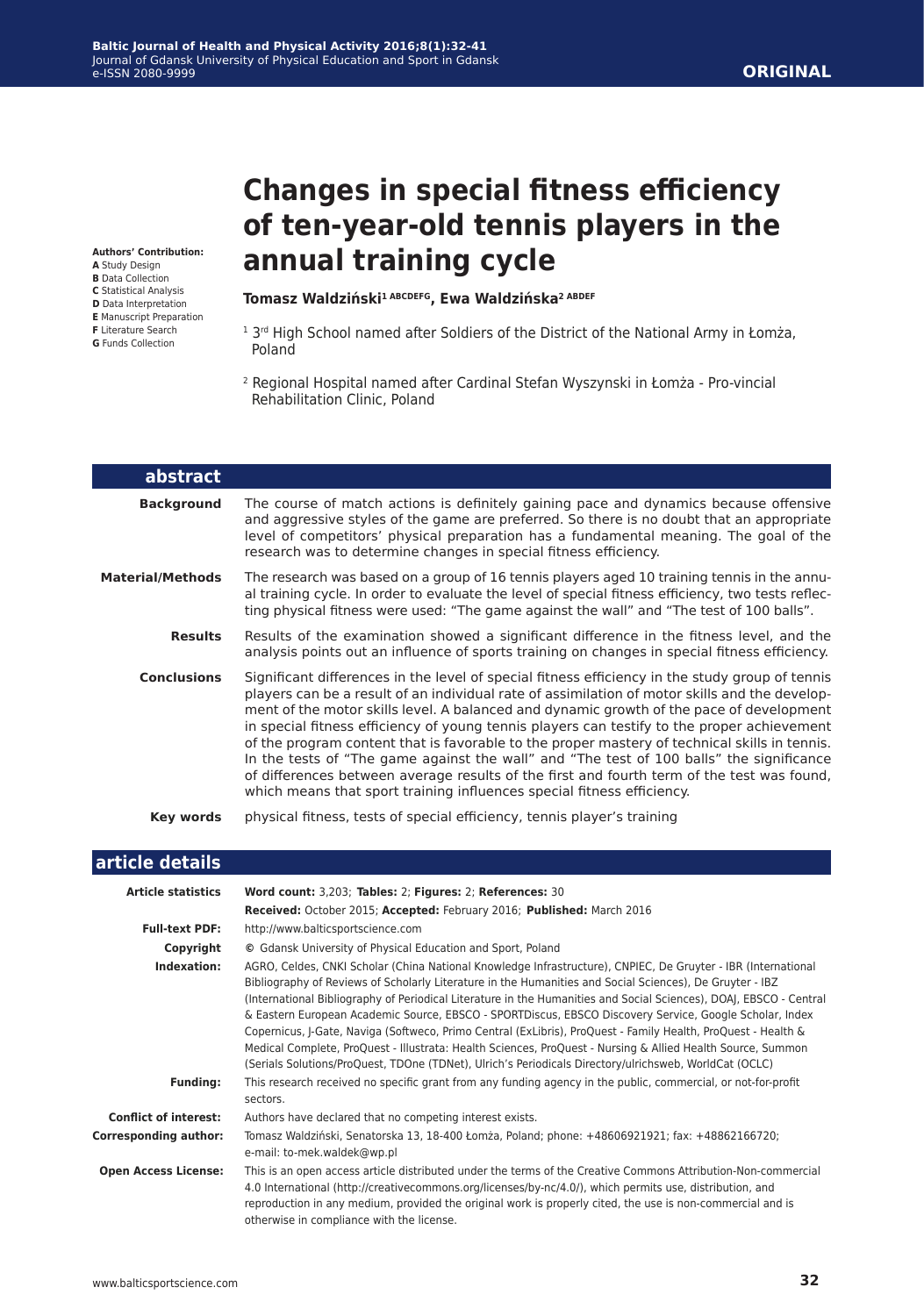# **introduction**

Sport is gaining more and more popularity in a range of interests of contemporary man. Practiced for pleasure, it builds a base for health and essential character traits. However, professional sport is more and more opened towards innovation, uses development and professional achievements in science, puts new challenges in front of competitors, coaches as well as producers of sport equipment. It is more and more difficult to achieve the result giving bigger advantage over the opponent, and often a bit of luck or availability of the competitor decides about the triumph. In pursuit for the result for young talented teenagers, coaches are lowering the age to begin systematic trainings and more often involve them in rivalry with seniors. Achieving success in modern sport requires comprehensive preparation of athletes. Often specialists from different fields, such as technical preparation, tactical, condition, doctors, psychologists, nutritionists, etc. work with a person who practices competitive sport. The main aim of this team is to help the competitor to achieve the best sports results, while maintaining physical and mental health. Such an athlete requires comprehensive preparation from coaches, seeking new assumptions and tactical solutions and using more effective methods of training that will enhance the player's individual capabilities [1, 2, 3, 4, 5].

Developmental tendencies and progress of sport in tennis is clearly visible in the growth of complexity and precision of fragments of the game that consist of tactical formations. In the past ten years, speed and power of the game has drastically increased through better mastery of technical and tactical skills and comprehensive physical preparation of tennis players. The course of match actions is definitely gaining pace, and dynamism as well as an offensive and aggressive style of the game are preferred. Modern rivalry in tennis is characterized by an ability to play in a such a way to end the game from any position on the court. There is no doubt that an adequate level of players' physical preparation, including various symptoms of speed and coordination has a fundamental meaning. It is the reaction speed and technical skills that distinguish outstanding among the best tennis players [6, 7, 8, 9, 10, 11, 12, 13].

The constantly changing image of modern tennis involves major changes and progress in methods of directing the training process. The training process in competitive tennis becomes more complex and requires an influx of increasingly precise data [14, 15, 16].

Activity of a coach who is in charge of sports training should focus on collecting, analysing and securing scientific information about biological development, preparing general and special information about the state of preparation and body's response to training loads and sport activity [1, 16, 17, 18, 19, 20, 21, 22]. Special fitness efficiency tests are useful forms of coaching control. They present the real picture of adaptive changes of organism under an influence of applied forms and methods of training. These tests are used at early stages of training. Their goal is to assess a child's motor skills, i.e. accuracy, durability, plasticity of learning and to explore a tennis player's basic motor skills (speed endurance, aerobic endurance, strength and power reaction rate, agility, manoeuvrability, balance, rhythmization of movements and other aspects of coordination) [16, 23, 24, 25]. In the process of professional tennis training, coaches have a wide range of special fitness efficiency tests.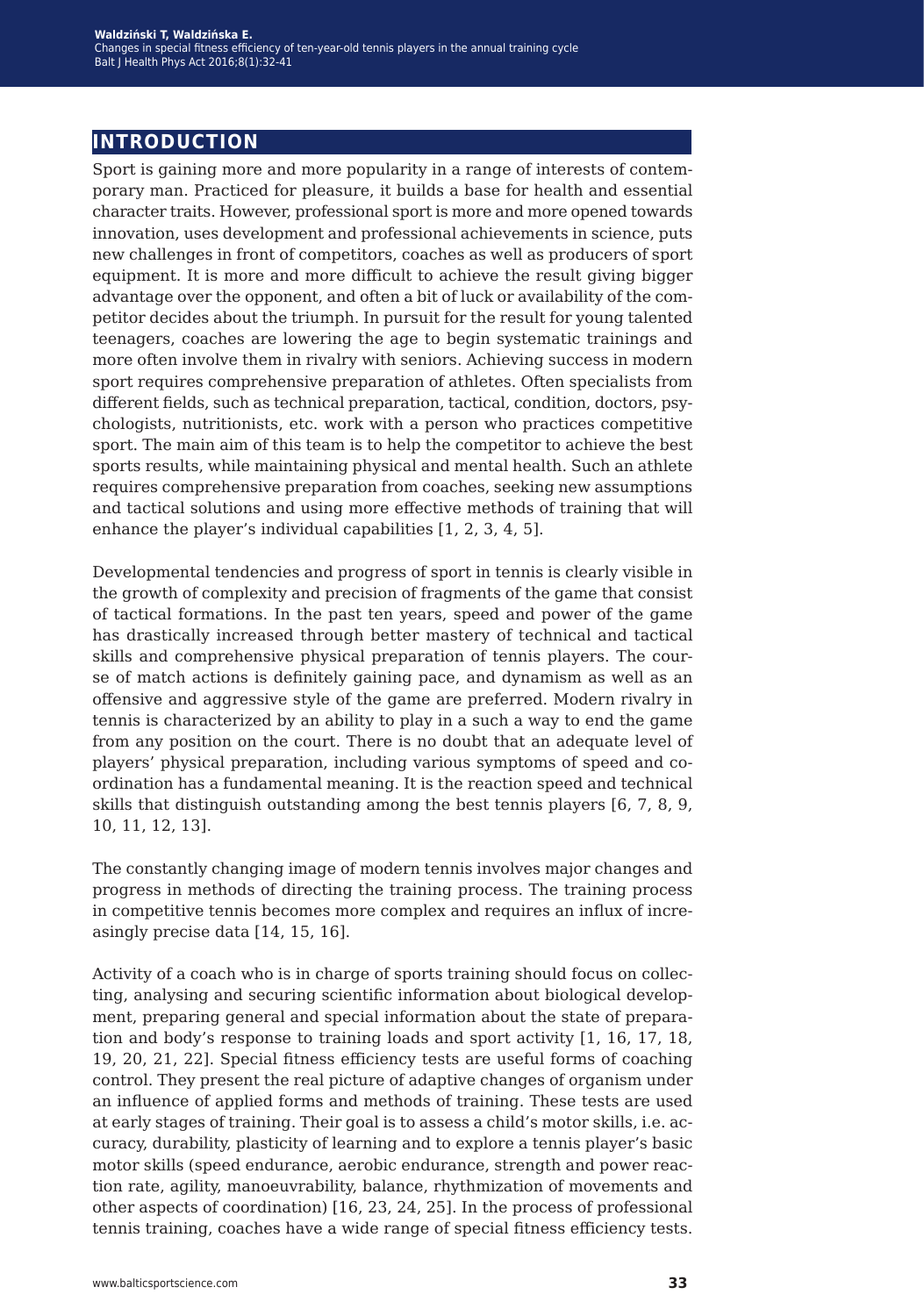The basis for the selection of tests is the knowledge of how they influence the sphere of physical movement of the contestant. The coach guided by the methodical knowledge and experience is looking for such a set of tests that reflect situations of the game on the court. During matches cyclic, dynamic movements are observed, frequent changes of the direction of movement, copying the route run. Interval effort, developing mainly speed endurance, agility and manoeuvrability is also a characteristic point. Checking the level and the dynamics of development of this type of motor abilities must find its place in special fitness efficiency tests [2, 6, 7, 16, 26, 27, 28].

Costill [29], Czerwiński [30], and Ważny [31] emphasize that a skilful selection of tests should be an impetus for creative inspiration for a coach in finding effective solutions, where their own experience and knowledge will enrich the arsenal of measures leading to the best solutions in mastering even the most complex motor skills. The problem of defining special fitness efficiency and its impact on the effectiveness of training or the level of technical preparation has not been sufficiently solved yet. Further clarification is needed basing on scientific research investigations.

In context of the above, the aim of this study was to determine changes in special fitness efficiency for boys aged 10 years who practiced tennis in the annual training cycle.

## **material and methods**

Examinations were conducted four times in: March, May, September, and November 2013. The research was based on a group of 16 tennis players born in 2003 (boys aged 10). Young competitors participating in the examinations trained tennis in six clubs of the Podlasie province: UKS "Return" Łomża, UKS "Ekonomik" Suwałki, TT "Stanley" Białystok, KT "Okuła" Białystok, UKS "Sokół-Asy" Białystok, and KT "Zwierzyniec" Białystok.

The research on special fitness efficiency was conducted using indicators proposed by: A. Królak, T. Schefke and J. Zieliński [6, 7, 8, 9].

- 1. The game against the wall.
- 2. The test of 100 balls.

#### **the game against the wall**

The test studies the level of control for forehand and backhand hits in the rhythm and fluidity of technique of these strokes carried out after hitting the ball against the wall within two minutes for forehand and two minutes for backhand. It allows evaluating specific high-speed endurance and long-lasting nature of focusing attention. The obtained results allow assessing preparation for further technical training and teaching high-speed elements in tactical solutions and needs in efficiency preparations, particularly in technically advanced groups.

*The place of a test:* a training wall with a selected height of the net with a width of 10 cm at a height of 90-100 cm from the ground and hard flat surface drawn with a line parallel to the wall at a distance of 6.0 m from the wall or a room with the wall not shorter than 6 m.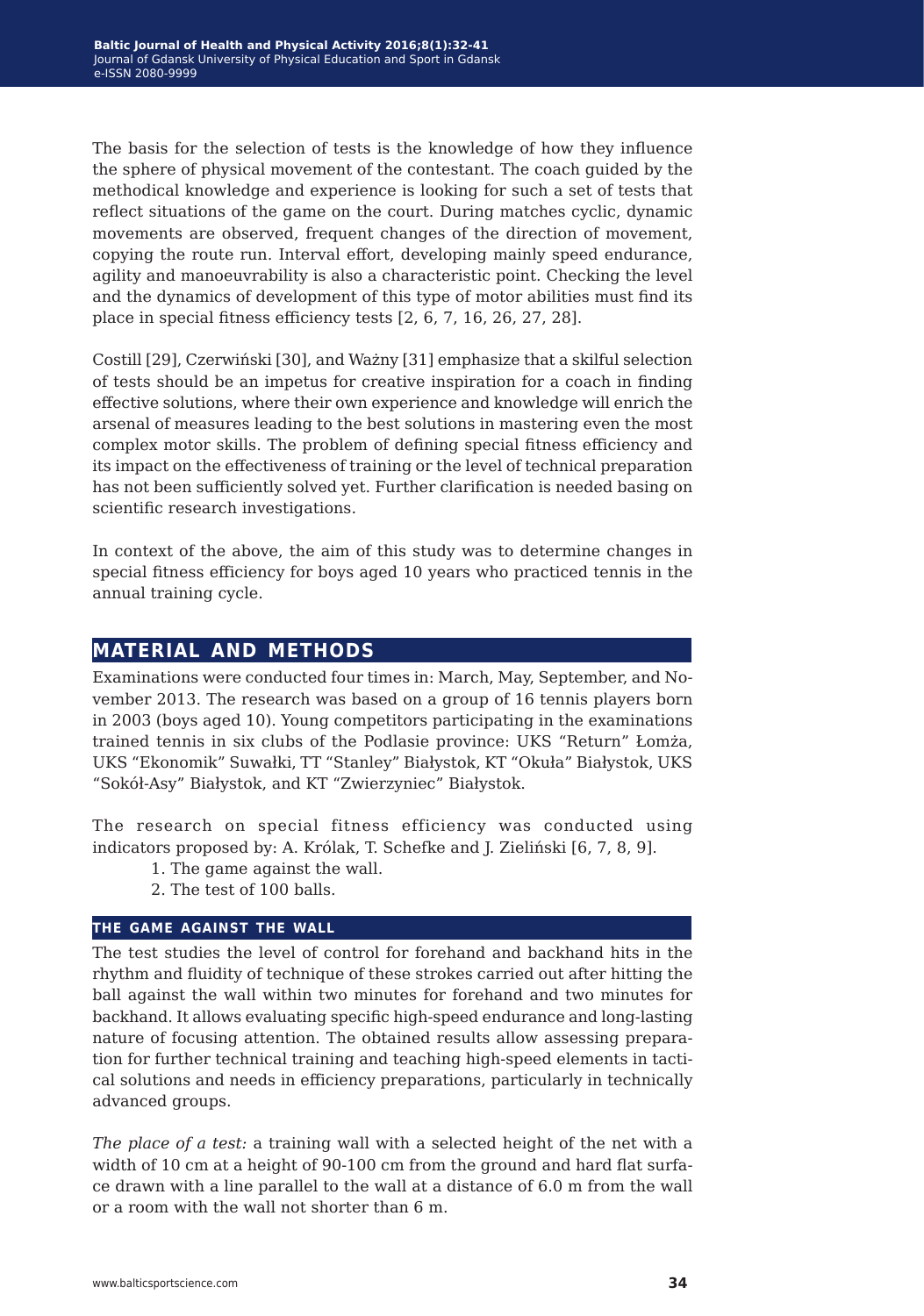*Equipment:* 6 identical balls and a stopwatch.

*The manner of conducting:* the player is set by the control line with a ball in his hand and with a hit from forehand introduces it to the game. At the moment of contact between the ball and the wall, the coach's assistant or another competitor who helps in this test turns on the timer and starts counting bounces against the wall. If a player crosses the control line located 6m from the wall (before or during the ball bounce) or plays the ball below the net line, the stroke does not count. In case of a failure, the player introduces another ball into game. The coach or the appointed player should count aloud each successful ball bounce.

*Evaluation:* the number of good bounces against the wall (above the line indicating the height of the net) in 2 minutes.

*Remark:* attempts are carried out with the same objects and in similar conditions [6].

#### **the test of 100 balls**

The test studies an ability to steer the ball by basic shots (backhand and forehand from deep inside of the court, volley backhand and forehand on the half of the court and tennis serve). Thanks to its simplicity, easiness of realization, and great attractiveness, the test is applied both in professional and recreational groups. It consists of performing 100 shots in 12 series (forehand and backhand from deep inside of the court and volley), but 80 shots are realised from the machine for reproaching balls, and the last 20 shots are independently performed services in order to check the accuracy of the shot. The sum of received points for accuracy and force of 100 shots gives the final result of the test.

*Order of attempts:*

I series – 10 forehand shots diagonally,

II series – 10 forehand shots along the line,

III series – 10 backhand shots diagonally,

IV series – 10 backhand shots along the line,

V series – 10 volley forehand shots diagonally,

VI series – 10 volley forehand shots along the line,

VII series – 10 backhand shots diagonally,

VIII series – 10 volley backhand shots along the line,

IX series – 5 serves into the outside zone of the right service box,

- X series 5 serves into the medial area of the right service box,
- XI series 5 serves into the medial area of the left service box,
- XII series 5 serves into the outer zone of the left service box,

*The place of a test:* A tennis court for a single person to play, divided lengthwise into four equal parts of a width of 205 cm and a line drawn behind the baseline of the court at a distance of 33 cm on the extension of the side lines of the court and within 38 cm in the middle.

*Equipment:* 20 new or equally identical balls, a ball container.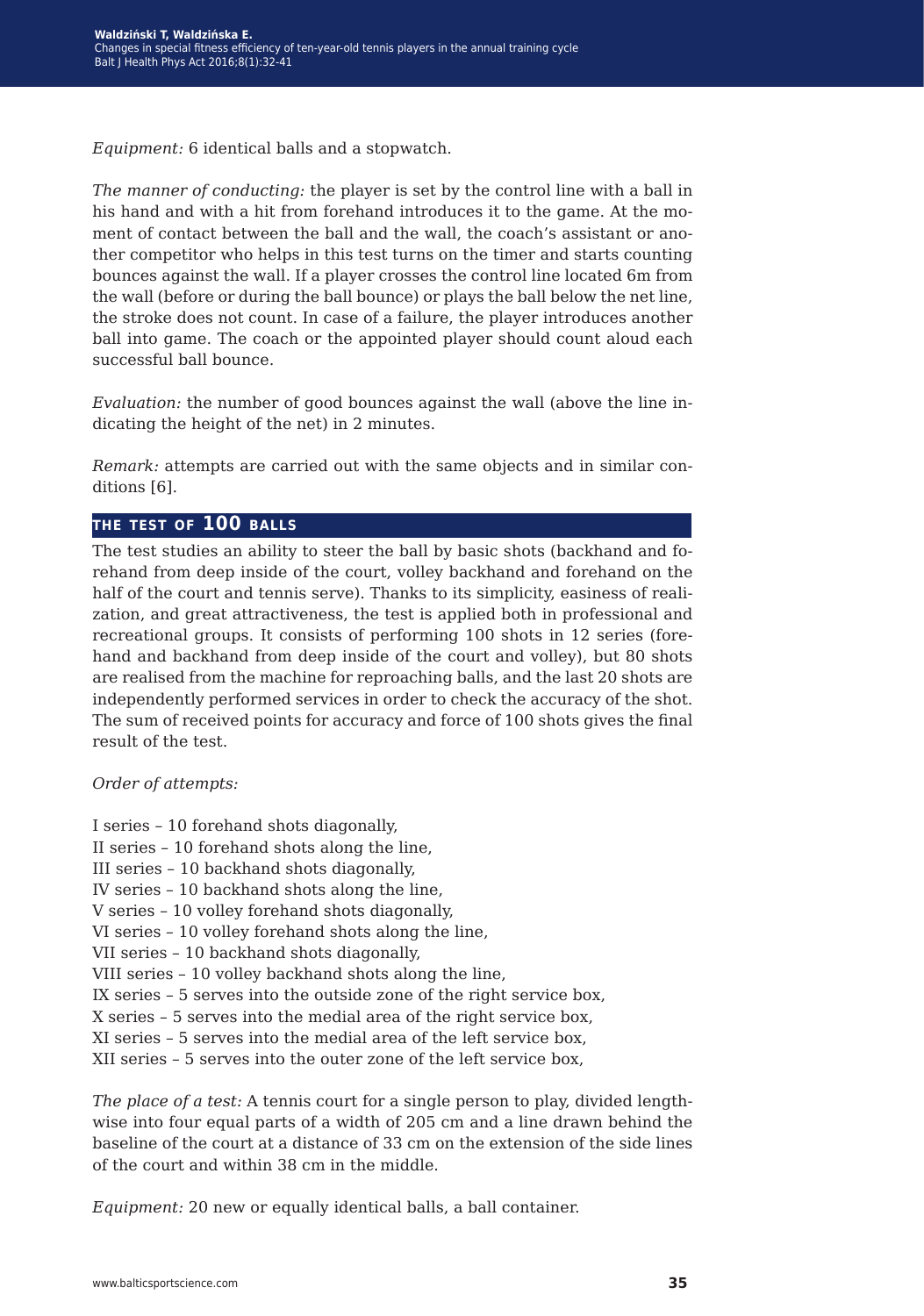*Preparation:* the player is set just behind the baseline of the court, centred between side lines in expectant position to rebound the ball with a forehand. The coach is on the other side of the court in approximately 3-4 meters from the net. An appointed judge, evaluating the accuracy of strokes and their strength is behind the baseline on the side of the coach. The coach starts hitting the balls with a racquet according to order of attempts appointed for forehand.

After finishing the first series of 10 balls on forehand, which should be played diagonally, the coach does not make any breaks and only informs about changing the zone to which the competitor should aim the balls and starts the second series of passing the ball.

After completing 40 strikes from the deep of the tennis court, the player is set to the middle of the court just behind the service line and begins the first series of shots with a volley forehand diagonally. After completing 40 volleys (series V, VI, VII, VIII), he/she goes across the main lines of the court to complete four series of five serves (series IX, X, XI, XII).

*Evaluation:* every shot is scored twice, for accuracy (2 points for a ball in the basic control box, 1 point for a ball in a complementary control box and 0 points – a ball out or into the net) and for the stroke force (2 points for a ball of which the second hit will be outside the line located 33 and 38 cm from the base line of the court, 1 point for a second bounce of the ball on the surface between the line and the line of the court and 0 points if the ball makes a second bounce in front of the baseline of the court). The total number of points for accuracy and strength of 100 shots gives the final result of the test, with the maximum number of points being 400.

Result summary:

0-99 points – beginner 100-149 – novices, 150-174 – level C, 175-199 – level B, 200-224 – level A, 225-249 – level AA, 250-299 – level AAA, 300-349 – champions, 350-400 – professionals /6/.

Collected results were analyzed in the statistical program STATISTICA version 7.0, StatSoft Poland. During the tests, the minimum, the maximum, the mean and the standard deviation of results were calculated. Next, the significance of differences between mean values of the conducted tests of special fitness efficiency were compared. The sided significance test T for dependent and independent groups was applied.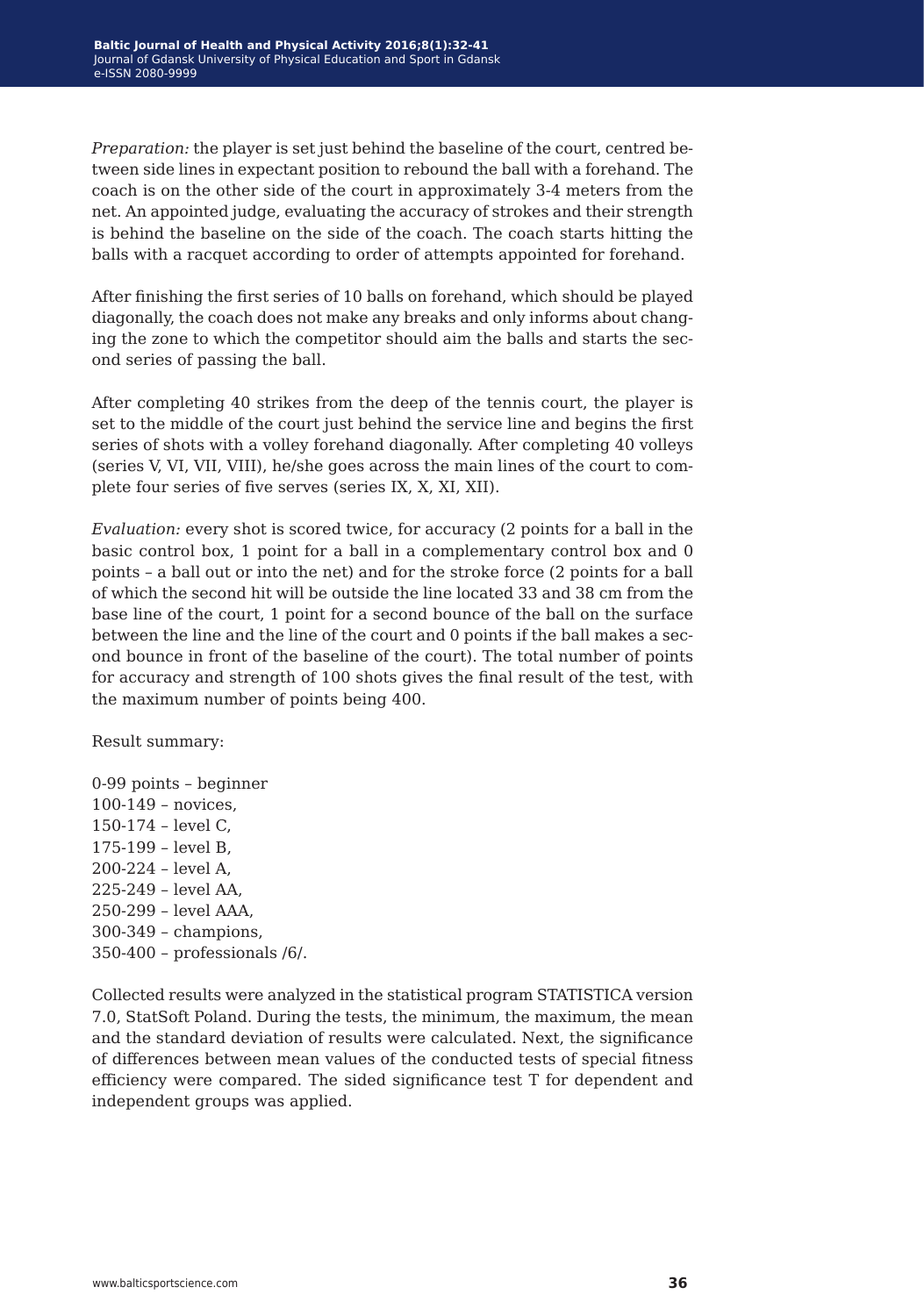# **results**

Analysis of the results of the conducted tests concerning tennis players' special fitness efficiency based on an attempt "The game against the wall" showed a systematic improvement in average test results. The group of 10-year-old tennis players started the study with an average score of 109.33 in the repetition test and ended with a score of 129.80. The average value of the test results at the end of the year increased by 20.47 repetitions. The weakest results of the test were recorded in the first and the second term of the study (March and May) 100.00 reps, while the maximum number of repetitions (147.00) was obtained by a tennis player in the fourth term of the research (November).

In the attempt "The game against the wall" significance of differences was found between average values of the first and second term of the stu $dy$  (p = 0.0366) and between the first and the fourth term (p = 0.0050).

| Table 1. Test results of "The game against the wall" among 10-year-old boys (the number |  |  |  |  |
|-----------------------------------------------------------------------------------------|--|--|--|--|
| of shots in 2 minutes)                                                                  |  |  |  |  |

| Term                              | Average | Minimum | Maximum | <b>Standard Deviation</b> | p         |
|-----------------------------------|---------|---------|---------|---------------------------|-----------|
|                                   | 109.33  | 100.00  | 120.00  | 6.13                      | ۰         |
| Ш                                 | 114.93  | 100.00  | 124.00  | 5.98                      | $0.0366*$ |
| Ш                                 | 119.87  | 112.00  | 135.00  | 6.42                      | 0.1750    |
| IV                                | 129.80  | 116.00  | 147.00  | 7.66                      | 0.0750    |
| * significance level $p \le 0.05$ |         |         |         |                           | $0.0050*$ |

The most dynamic growth of an average value in the conducted tests was observed in the third and fourth term of the study. It increased by 9.93 repetitions. There was a clear progress in specific speed endurance and longer time of focus.



Fig. 1. Distribution of average results of the attempt "The game against the wall" among 10-yearold boys

Analysis of the results concerning tennis players' special fitness efficiency based on an attempt "The test of 100 balls" also showed a systematic improvement in average test results. The group of 10-year-old tennis players star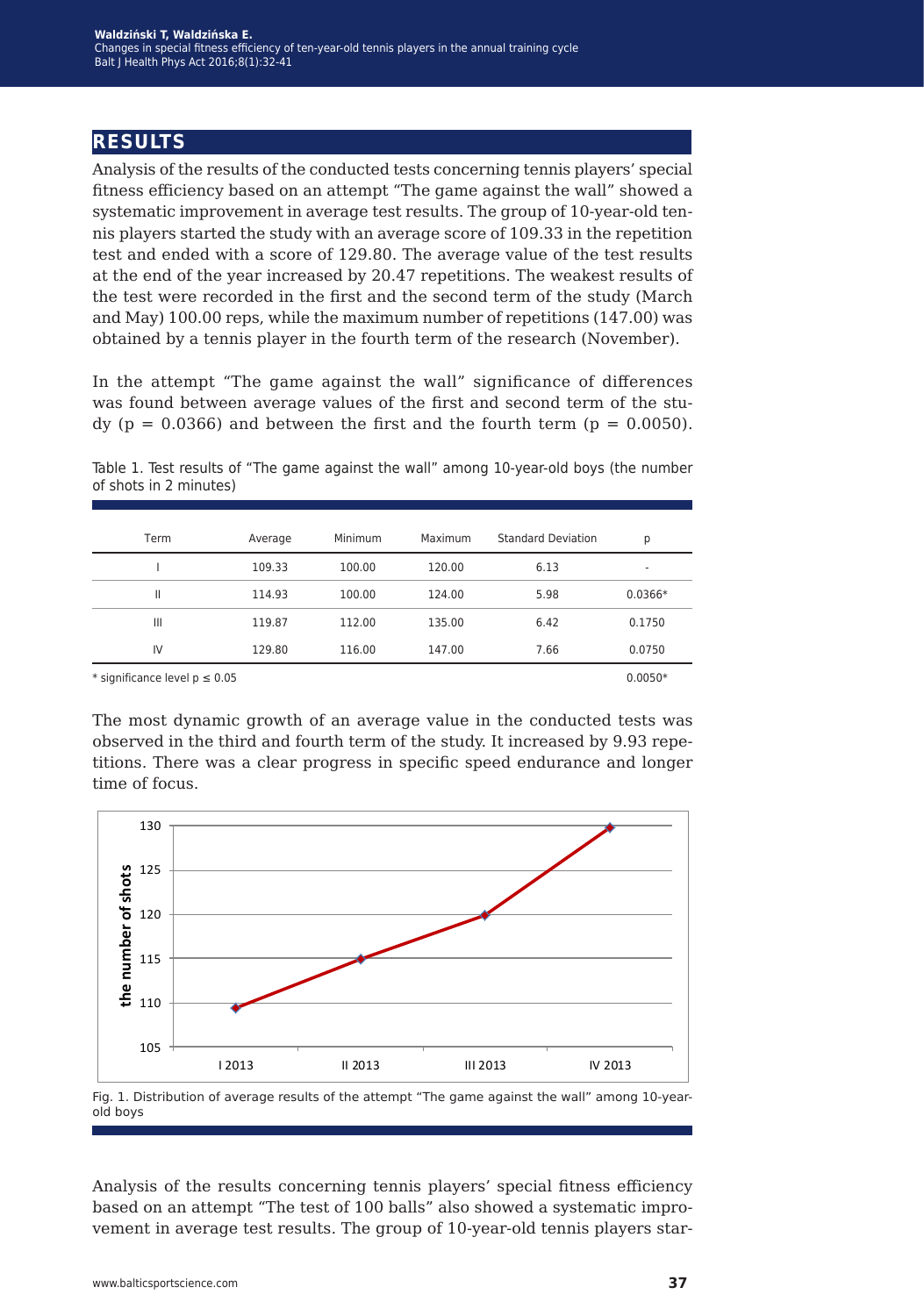ted the study with an average test result of 176.33 points and ended with a score of 236.53. The average value of the test result at the end of the year increased by 60.22 points. The weakest result of the test was reported in the first term of the study (March) – 142.00 points, while the maximum number of points was achieved by a tennis player in the fourth term of the study (November) – 330.00.

In the attempt of "The test of 100 balls" significance of differences was found between the average values of the third and fourth term of the study ( $p = 0.0007$ ) and between the first and the fourth term ( $p = 0.0010$ ).

| Table 2. Results of "The test of 100 balls" among 10-year-old boys (the number of shots in |  |  |  |  |
|--------------------------------------------------------------------------------------------|--|--|--|--|
| 2 minutes)                                                                                 |  |  |  |  |

| Term                              | Average | Minimum | Maximum | <b>Standard Deviation</b> | р         |
|-----------------------------------|---------|---------|---------|---------------------------|-----------|
|                                   | 176.33  | 142.00  | 204.00  | 22.41                     | ۰         |
| Ш                                 | 196.73  | 176.00  | 213.00  | 12.00                     | 0.1108    |
| $\mathbf{III}$                    | 222.07  | 197.00  | 267.00  | 20.19                     | 0.0509    |
| IV                                | 236.53  | 197.00  | 330.00  | 34.49                     | $0.0007*$ |
| * significance level $p \le 0.05$ |         |         |         |                           |           |

Dynamic growth in the average value in the conducted tests was observed at the end of the second and third term of the study. It increased by 25.34 points. There was a rapid progress in the ability to lead the ball and the power of tennis shots.



Fig. 2. Distribution of average results of the attempt "The game against the wall" among 10-yearold boys.

# **discussion**

A long process of sport training requires a continuous flow of information on athletes' biological development, their physical fitness training, load volume and the body's response to specific physical effort during workouts and athletic competitions [1, 17, 18, 19, 32 ]. Królak [6, 7] and Ziemann and Garszt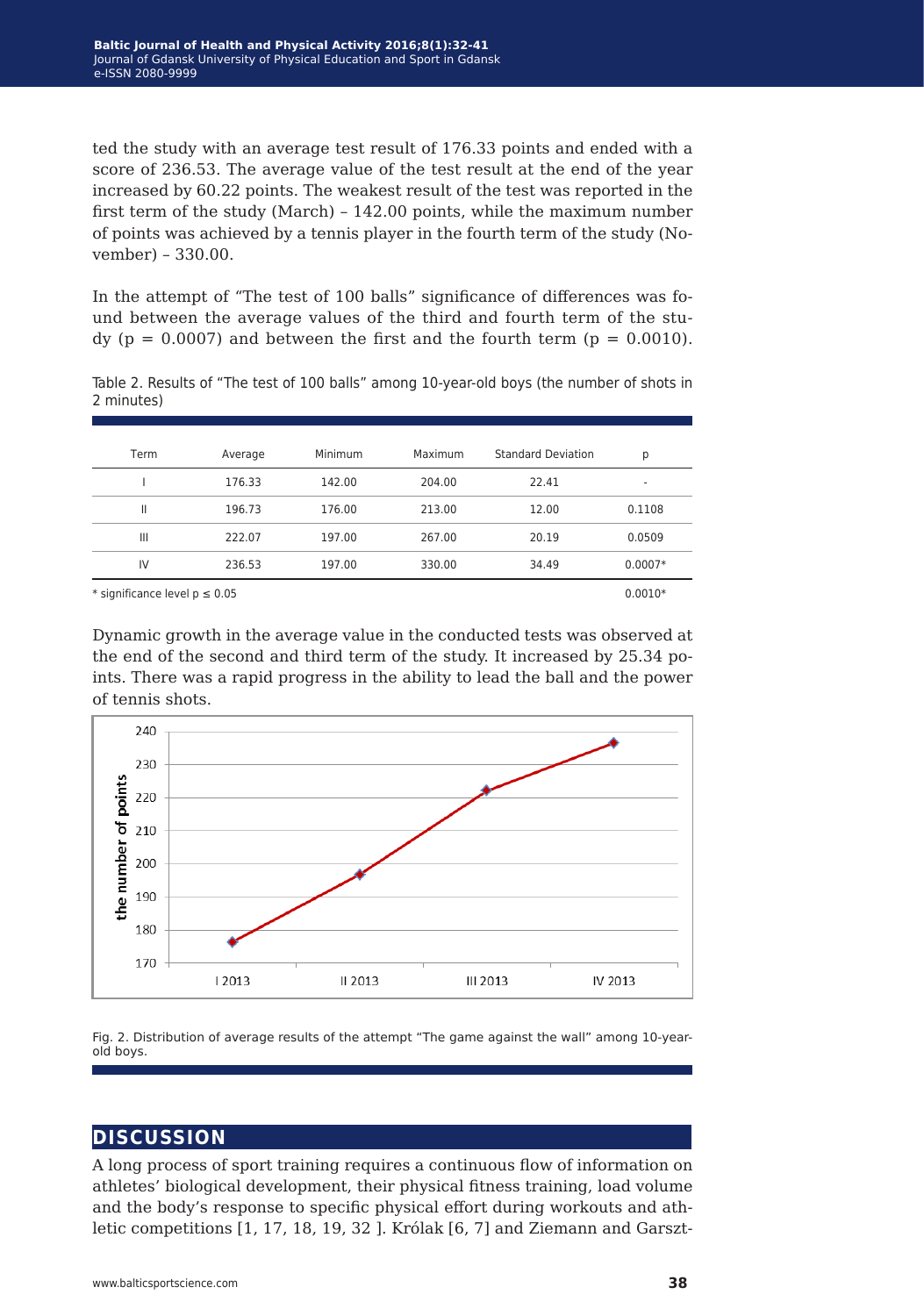ka [15] point out to the need to conduct tests of special fitness efficiency for competitors, as they provide important information for coaches and players at early stages of training about their progress, they improve training activities as well as illustrate the players' attitudes in situations of sport competition.

These studies support the point of view of outstanding experts in the theory of sport training that information about the level and the development of special fitness efficiency from the beginning of the training process for competitors is necessary not only to optimize training with regard to individual predispositions and acquired motor skills, but it also allows predicting various stages of training and their effects on a sport career.

Ryguła, Olsza and Olsza [33] present the results of special fitness efficiency tests of players from the macro-region of Silesia in three age categories of 12, 14 and 16 years. The special fitness efficiency test was carried out by modifying "The test of 100 balls". In the modification the authors took into account the direction of strokes and resigned from the assessment of the stroke force. However, the study was also changed by giving up 200 points for the stroke force. The analysis presented in the study concerning 16-year-old tennis players showed that the average test result was at the level of 116.26 points [33].

When comparing the test results of special fitness efficiency of 10-year-old tennis players from the region of Podlasie with the test results by Królak [6], a high level of results obtained in various tests by tennis players of Podlasie is visible.

In the trial "The game against the wall" the obtained mean result of children from the Podlasie region clubs during the year was in the range of 109.33 - 129.80. In the above test the significance of differences was found between the first and second term at  $p = 0.0366$ , and between the first and the last (fourth) term of the research, which proves the influence of sport training on changes in special fitness efficiency. A considerable progress in the number of bounces of a tennis ball against the wall was recorded between the third and the fourth term of the research. The mean number of bounces rose from 119.87 to 129.80. The attempt in which we can determine the level and the pace of development of the examined tennis players from the Podlaskie Province is a test of 100 balls. The average value of the results obtained from the four-term study for 10-year-old players ranged between 176.33 and 236.53 points. The above-mentioned results in comparison to Królak's scale showed a high level of special fitness efficiency of tennis players. During the first term of the study the average test result was 176.33, which puts young tennis players at the B level, i.e. the fourth one. However, in the fourth term of the study, the average test result was already much higher and amounted to 236.53, which means that it reached the level AA – the sixth one in the ten-point scale.

The research has shown a systematic development of individual indicators of special fitness efficiency. In the attempts "The test of 100 balls" and "The game against the wall", it was stated that the significance of differences between the average scores of the first and fourth term of the research proves the influence of sport training on changes in special fitness efficiency.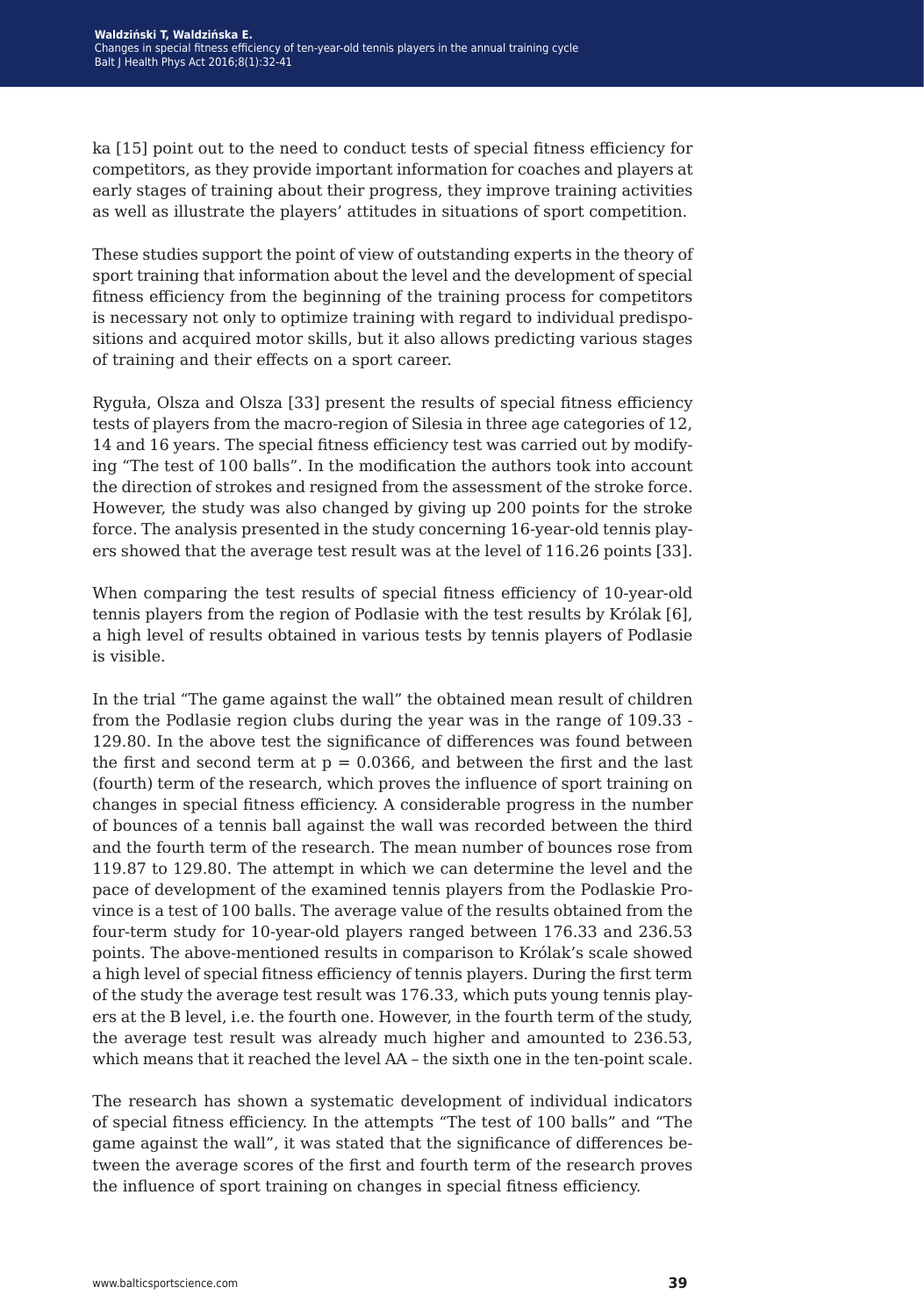### **conclusions**

Significant differences in the level of special fitness efficiency in the study group of tennis players can be a result of an individual rate of assimilation of motor skills and the development of the motor skills level.

A balanced and dynamic growth of the pace of development in special fitness efficiency of young tennis players can testify to the proper achievement of the program content that is favorable to the proper mastery of technical skills in tennis.

In the tests of "The game against the wall" and "The test of 100 balls" the significance of differences between average results of the first and fourth term of the test was found, which means that sport training influences special fitness efficiency.

### **references**

- [1] Kochanowicz K. Podstawy kierowania procesem szkolenia sportowego w gimnastyce [Basics of management of sports training process in gymnastics]. Gdańsk: AWFiS; 2006. Polish.
- [2] Platonow WN. Obshchaya teorya podgotovki sportmenov v olimpiyskom sporte. Kiev: Olimpiyskaja Literatura; 1997. Russian.
- [3] Ulatowski T, ed. Teoria sportu [Theory of sport]. Volume I, II, Training. Warsaw: UKFiT; 1992.
- [4] Zaporożanow W, Sozański H. Dobór i kwalifikacja do sportu [Selection and qualification for sport]. Warsaw: COSRCMSzKFiS; 1997. Polish.
- [5] Burns AR, Gaines C. Sport selections. New York; 1984.
- [6] Królak A Sprawdziany tenisistów [Examinations of tennis players]. Warsaw: Biblioteka Trenera; 1997. Polish.
- [7] Królak A. Praca nóg, szybkość, balans i precyzja [Footwork, speed, balance and precision]. Tenis. 2005;3(81):53-54. Polish.
- [8] Schefke T, Zieliński J. Talentiada. Nowa formuła zawodów tenisowych dla dzieci do lat 10 [The new formula of tennis championships for children under 10]. Warsaw: Polski Związek Tenisowy; 2003. Polish.
- [9] Crespo M, Miley D. Podręcznik wzorowego trenera [A textbook of a model coach]. ITF. Katowice: Wydawnictwo Piętka; 1998. Polish.
- [10] Kovacs Ms. Tennis physiology: training the competitive athlete. Sports Med. 2007;37(3):189-98.
- [11] Kovacs Ms. Applied physiology of tennis performance. Br J Sports Med. 2006 May;40(5):381-5.
- [12] Fernandez J, Mendez-Villanueva A, Pluim BM. Intensity of tennis match play. Br J Sports Med. 2006 May;40(5):387-91.
- [13] Filipčič A, Filipčič T, Leskošek B. Differences in physical fitness among young tennis players in between 1992 and 2008. Coll Antropol. 2015 Mar;39(1):131-43.
- [14] Unierzycki P, Andrzejewski W. Program szkolenia dla dzieci do lat 10 [Training program for children under the age of 10]. Warsaw: Polish Tennis Association; 2010. Polish.
- [15] Ziemann E, Garsztka T. Wydolność i sprawność fizyczna tenisistów w wieku rozwojowym [Efficiency and physical fitness of tennis players in the developmental age]. Gdańsk: AWFiS; 2010. Polish.
- [16] Smekal G, Pokan R, von Duvillard SP, Baron R, Tschan H, Bachl N. Comparison of laboratory and «on-court» endurance testing in tennis. Int J Sports Med. 2000 May;21(4):242-9.
- [17] Naglak Z. Metodyka trenowania sportowca [Methodology of athlete training]. Wrocław: AWF; 1991. Polish.
- [18] Sozański H. Sport dzieci i młodzieży [Sport for children and youth]. Warsaw: Vademecum Trenera; 1994. Polish.
- [19] Sozański H. Podstawy teorii treningu sportowego [Fundamentals of theory of sports training]. Warsaw: COS; 1999. Polish.
- [20] Fernandez-Fernandez J, Ulbricht A, Ferrauti A. Fitness testing of tennis players: how valuable is it? Br J Sports Med. 2014 Apr;48 Suppl 1:i22-31.
- [21] Sanchis-Moysi J, Dorado C, Arteaga-Ortiz R, Serrano-Sanchez AJ, Calbet JA. Effects of training frequency on physical fitness in male prepubertal tennis players. J Sports Med Phys Fitness. 2011 Sep;51(3):409-16.
- [22] Murphy AP, Duffield R, Kellett A, Reid M. A Comparison of the perceptual and technical demands of tennis training, simulated match play, and competitive tournaments. Int J Sports Physiol Perform. 2016 Jan;11(1):40-7.